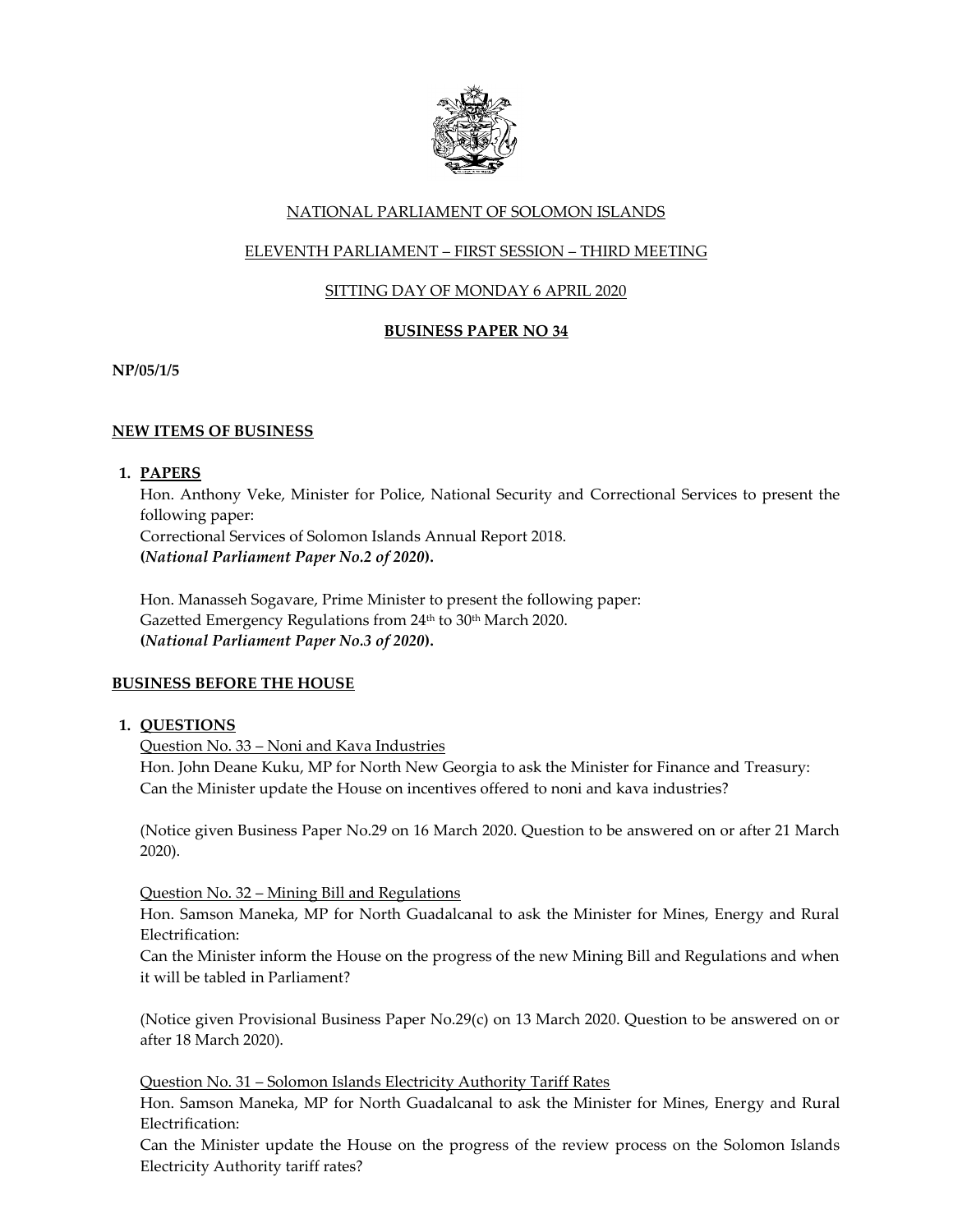(Notice given Provisional Business Paper No.29(c) on 13 March 2020. Question to be answered on or after 18 March 2020).

#### Question No. 30 – Price of Bauxite

Hon. Samson Maneka, MP for North Guadalcanal to ask the Minister for Mines, Energy and Rural Electrification:

Can the Minister inform the House on the progress of the setting and gazetting of the price of bauxite based on the international stock market price?

(Notice given Provisional Business Paper No.29(c) on 13 March 2020. Question to be answered on or after 18 March 2020).

### Question No. 29 – Gold Ridge Mine

Hon. Samson Maneka, MP for North Guadalcanal to ask the Minister for Mines, Energy and Rural Electrification:

Can the Minister inform the House on Gold Ridge Mine in relation to:

- a) the progress of activities at the Gold Ridge Mine in terms of company arrangements, compliance with laws and standards, including dealing with resource owners who are now complaining about the company;
- b) results of the feasibility study on the life span of the mine; and
- c) steps taken to deal with the Gold Ridge Tailings dam concerns?

(Notice given Provisional Business Paper No.29(c) on 13 March 2020. Question to be answered on or after 18 March 2020).

## Question No. 28 – Ban on Plastic

Hon. Peter Kenilorea Jnr., MP for East Are'are to ask the Minister for Environment, Climate Change, Disaster Management and Meteorology:

Can the Minister inform the House on the implementation and progress of the ban on plastic policy?

(Notice given Provisional Business Paper No.29(c) on 13 March 2020. Question to be answered on or after 18 March 2020).

#### Question No. 27 – 400 Meters Above Sea Level Restrictions on Logging

Hon. Peter Kenilorea Jnr., MP for East Are'are to ask the Minister for Environment, Climate Change, Disaster Management and Meteorology:

Can the Minister inform the House on how the government will enforce the 400 meters above sea level restrictions on logging activities?

(Notice given Provisional Business Paper No.29(c) on 13 March 2020. Question to be answered on or after 18 March 2020).

## Question No. 25 – Climate Change

Hon. Peter Kenilorea Jnr., MP for East Are'are to ask the Minister for Environment, Climate Change, Disaster Management and Meteorology:

Can the Minister inform the House on:

- a) the status of the Climate Change Bill and when is it expected to be brought to Parliament; and
- b) any plans for the relocation of affected communities in Solomon Islands, especially by sea level rise, in places like Ontong Java, Lau, Walande and Langalanga?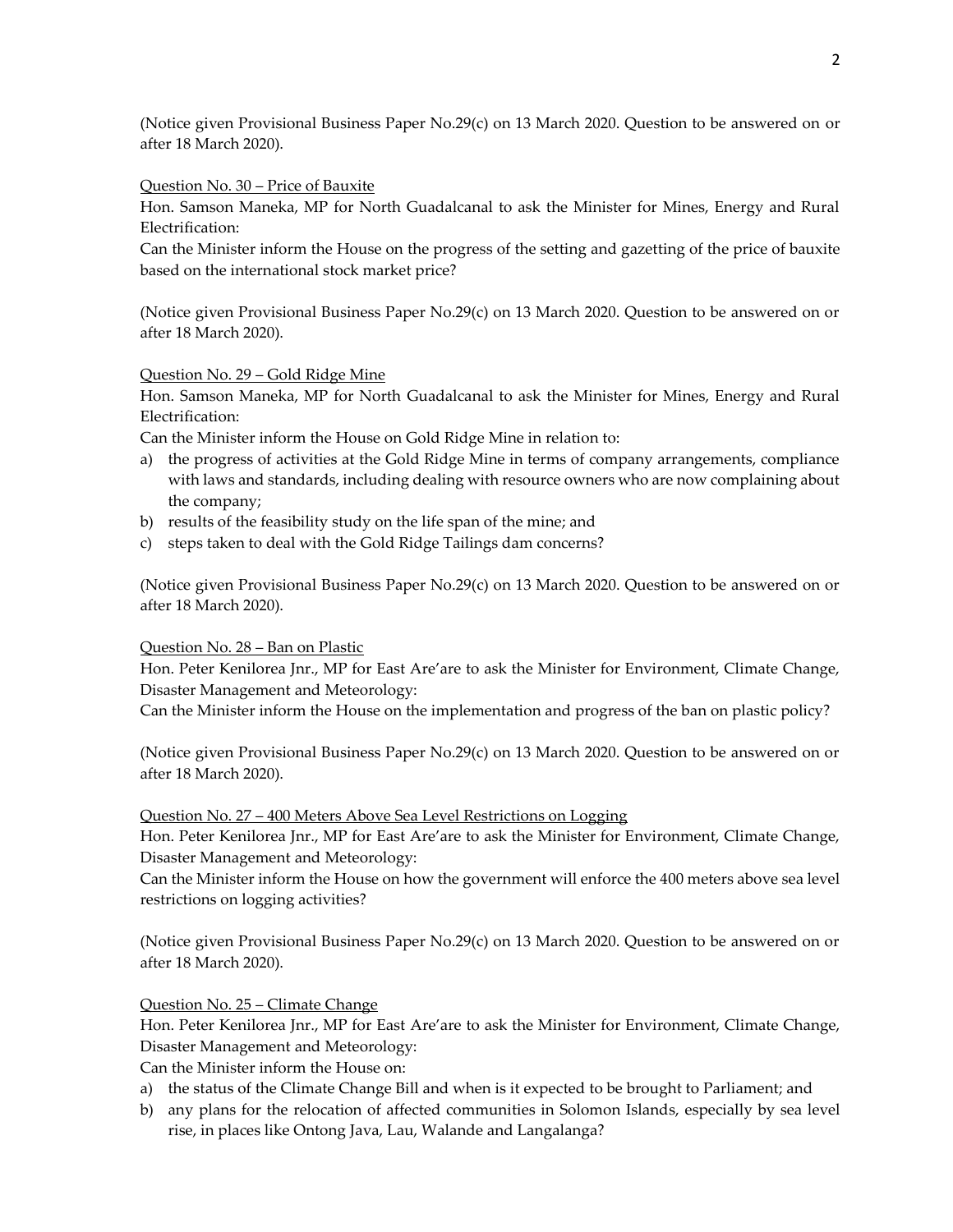(Notice given Provisional Business Paper No.29(b) on 12 March 2020. Question to be answered on or after 17 March 2020).

## Question No. 20 – Infrastructural Needs of Courts

Hon. Matthew Wale, MP for Aoke/Langalanga to ask the Minister for Justice and Legal Affairs: Can the Minister inform the House on what steps the government will take to address the infrastructure needs of the courts in view of the complaints by the Chief Justice?

(Notice given Provisional Business Paper No.29(b) on 12 March 2020. Question to be answered on or after 17 March 2020).

## Question No. 18 – Learning and Development Needs

Hon. John Deane Kuku, MP for North New Georgia to ask the Minister for Women, Youth, Children and Family Affairs:

Can the Minister inform Parliament of the Ministry's policy and strategy to:

- a) accommodate the learning and development needs of children within the ages of  $3 4$  years old; and
- b) encourage continuous learning and development for women and girls who have been pushed out of the formal education system?

(Notice given Provisional Business Paper No.29(b) on 12 March 2020. Question to be answered on or after 17 March 2020).

Question No. 15 – Early Childhood Care and Education

Hon. John Deane Kuku, MP for North New Georgia to ask the Minister for Education and Human Resources Development:

Can the Minister inform Parliament of the status of the Early Childhood Care and Education (ECCE) program in the light of the newly introduced Pre Primary Year (PPY) program?

(Notice given Provisional Business Paper No.29(b) on 12 March 2020. Question to be answered on or after 17 March 2020).

# **2. MOTIONS**

Motion No.7 – Motion to Approve State of Public Emergency and for its Continuation. Hon. Manasseh D. Sogavare, Prime Minister to move:

That Parliament approves the Proclamation by His Excellency the Governor-General declaring a State of Public Emergency exists in Solomon Islands, on the 25th March 2020 pursuant to Section 16, subsection 3, of the Constitution; and that Parliament approves that the State of Public Emergency shall continue in force until the expiration of a period of four months, unless revoked by a resolution of Parliament pursuant to Section 16, subsection 6 of the Constitution.

(Notice given Provisional Business Paper No.34 on 2 April 2020. Motion to be moved on or after 6 April 2020)

Motion No.5 – Consider Paper, Report of the Foreign Relations Committee on the Inquiry into the Question of severing of existing ties with the Republic of China (Taiwan).

Hon. Peter Kenilorea Jnr, Chairman of the Foreign Relations Committee to move:

That Parliament resolves itself into the Committee of the Whole House to consider National Parliament Paper No.21 of 2019, the Foreign Relations Committee Report on the Inquiry into the Question of severing of existing ties with the Republic of China (Taiwan).